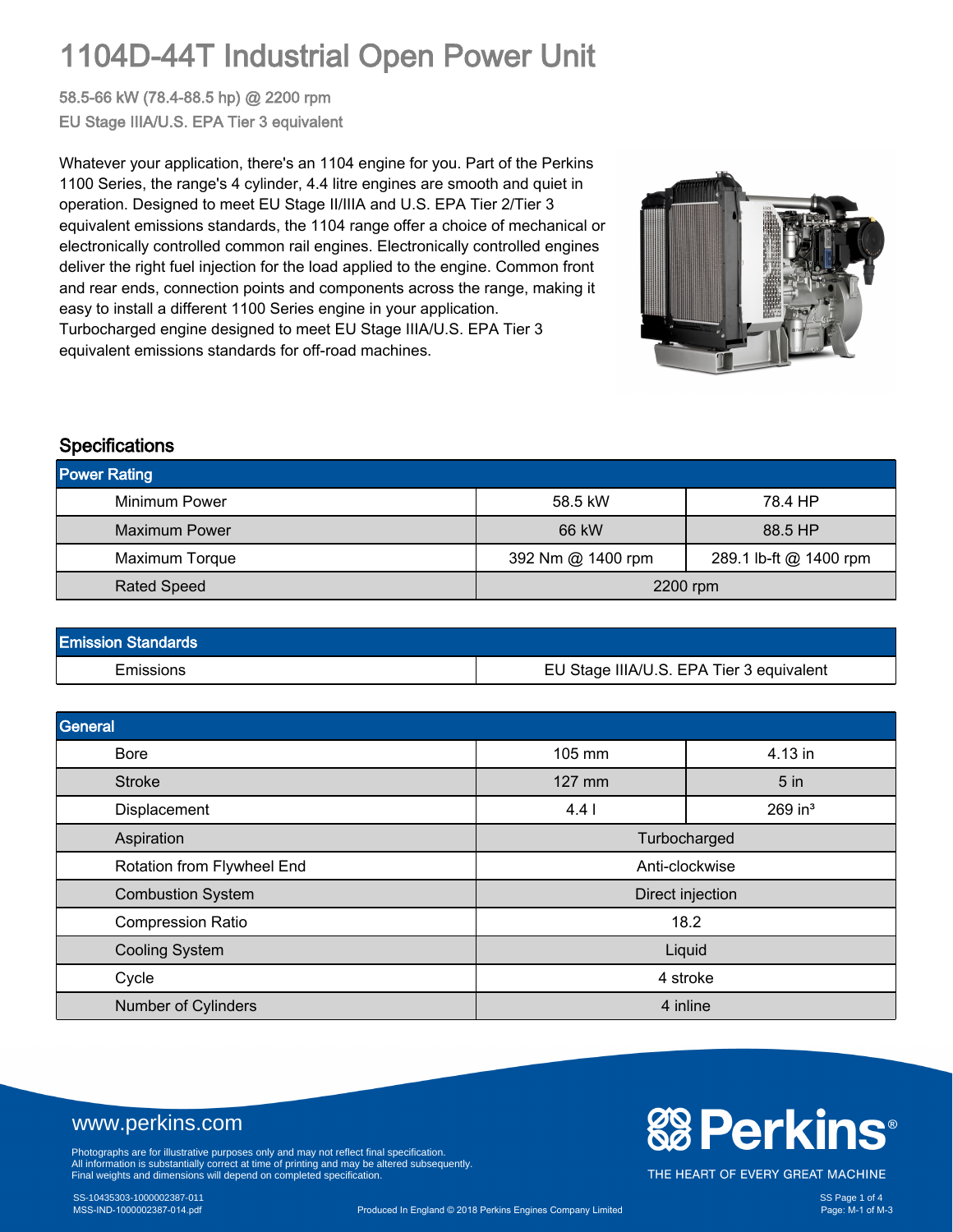# 1104D-44T Industrial Open Power Unit

#### 58.5-66 kW (78.4-88.5 hp) @ 2200 rpm

EU Stage IIIA/U.S. EPA Tier 3 equivalent

| <b>Total Coolant Capacity</b> | 15            | 4 gal (US)     |
|-------------------------------|---------------|----------------|
| Total Lubricating Capacity    | $8.4^{\circ}$ | $2.2$ gal (US) |

| <b>Engine Dimensions*</b> |           |           |  |  |
|---------------------------|-----------|-----------|--|--|
| Dry Weight                | 536 kg    | 1181.6 lb |  |  |
| Height                    | 965 mm    | 38 in     |  |  |
| Length                    | $1277$ mm | $50.2$ in |  |  |
| Width                     | 687 mm    | 27 in     |  |  |

#### Features and Benefits

#### Ease of maintenance

All of the engines have 500 hour service intervals. And single side service components, for ease of end user servicing.

#### Easy to upgrade

Common front and rear ends, connection points and components across the range mean that you can easily install a different 1100 Series engine in your application.

#### Expertise whenever you need it

With our network of distributors, you will find all the advice you need to ensure you get the right engine. By building strong relationships with you, we make sure you have access to the full power of the Perkins brand and expertise. Our fully trained experts deliver total service support 24/7, 365 days of the year. Whether you need technical information, parts identification or ordering, our distribution network is there to make sure your Perkins engine keeps on running at peak performance.

#### Oil and fuel filtration

The high quality oil and fuel filtration on our 1100 Series range produces an engine that is reliable and durable. Ecoplus fuel filtration is available to boost its clean running qualities and the engine is capable of running on a wide range of global fuels including biodiesel.

#### Technical Information

#### Air inlet system

• Mounted air filter and turbocharger

#### Control system

- Alternator (12 or 24 volt)
- Starter motor (12 or 24 volt)



THE HEART OF EVERY GREAT MACHINE

www.perkins.com

Photographs are for illustrative purposes only and may not reflect final specification. All information is substantially correct at time of printing and may be altered subsequently. Final weights and dimensions will depend on completed specification.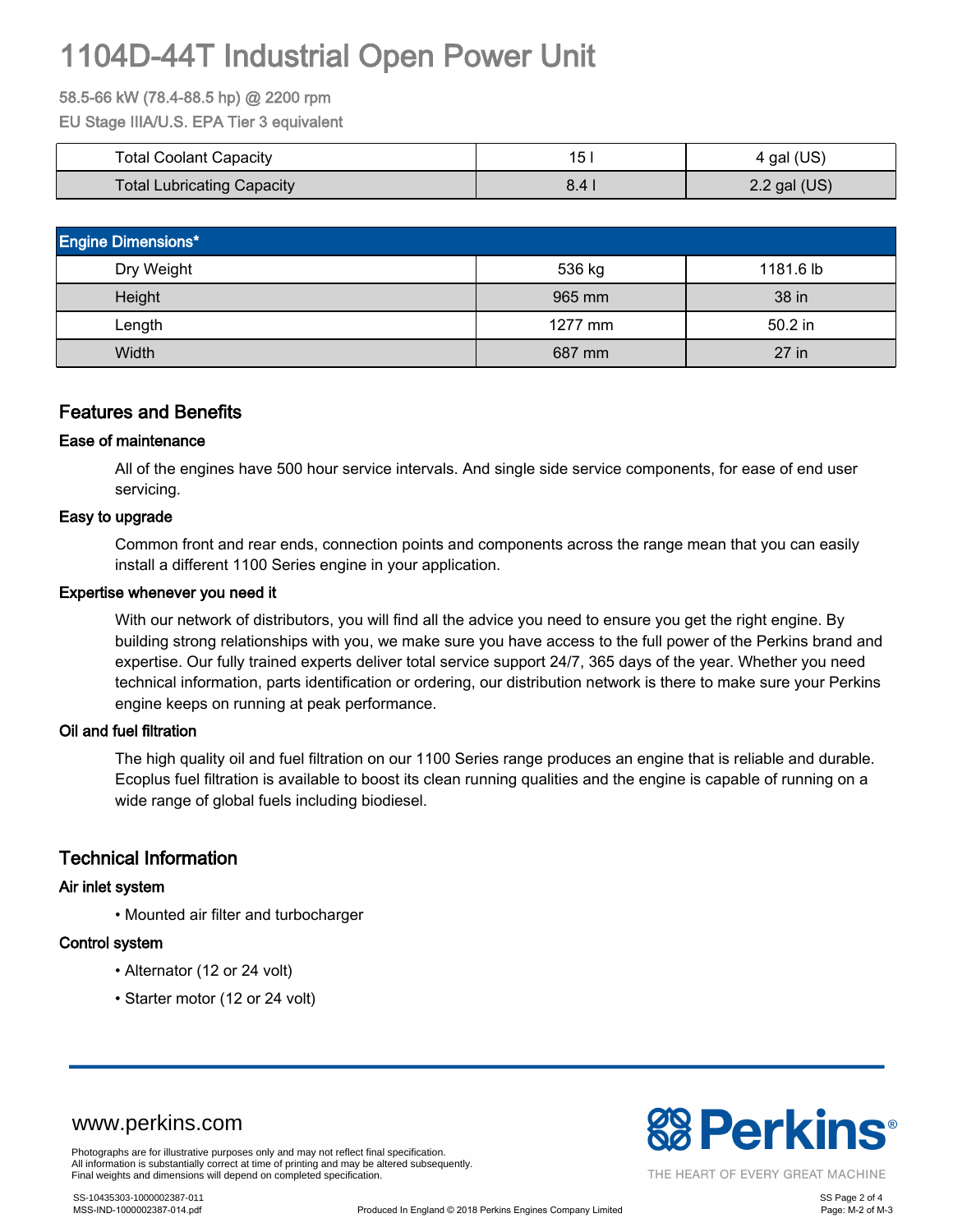# 1104D-44T Industrial Open Power Unit

58.5-66 kW (78.4-88.5 hp) @ 2200 rpm EU Stage IIIA/U.S. EPA Tier 3 equivalent

#### Cooling system

- Fan drive
- Fan (pusher or puller)
- Radiator
- Water pump

#### Flywheels and flywheel housing

• SAE No. 3 flywheel housing

#### Fuel system

• Fuel filter

#### **General**

- Engine mounting brackets
- Glow plug starting aid

#### Oil system

- Oil cooler and filter
- Timing case oil filler

#### Power take-off

• SAE A or SAE B front PTO (142/280 Nm)

### www.perkins.com

Photographs are for illustrative purposes only and may not reflect final specification. All information is substantially correct at time of printing and may be altered subsequently. Final weights and dimensions will depend on completed specification.



THE HEART OF EVERY GREAT MACHINE